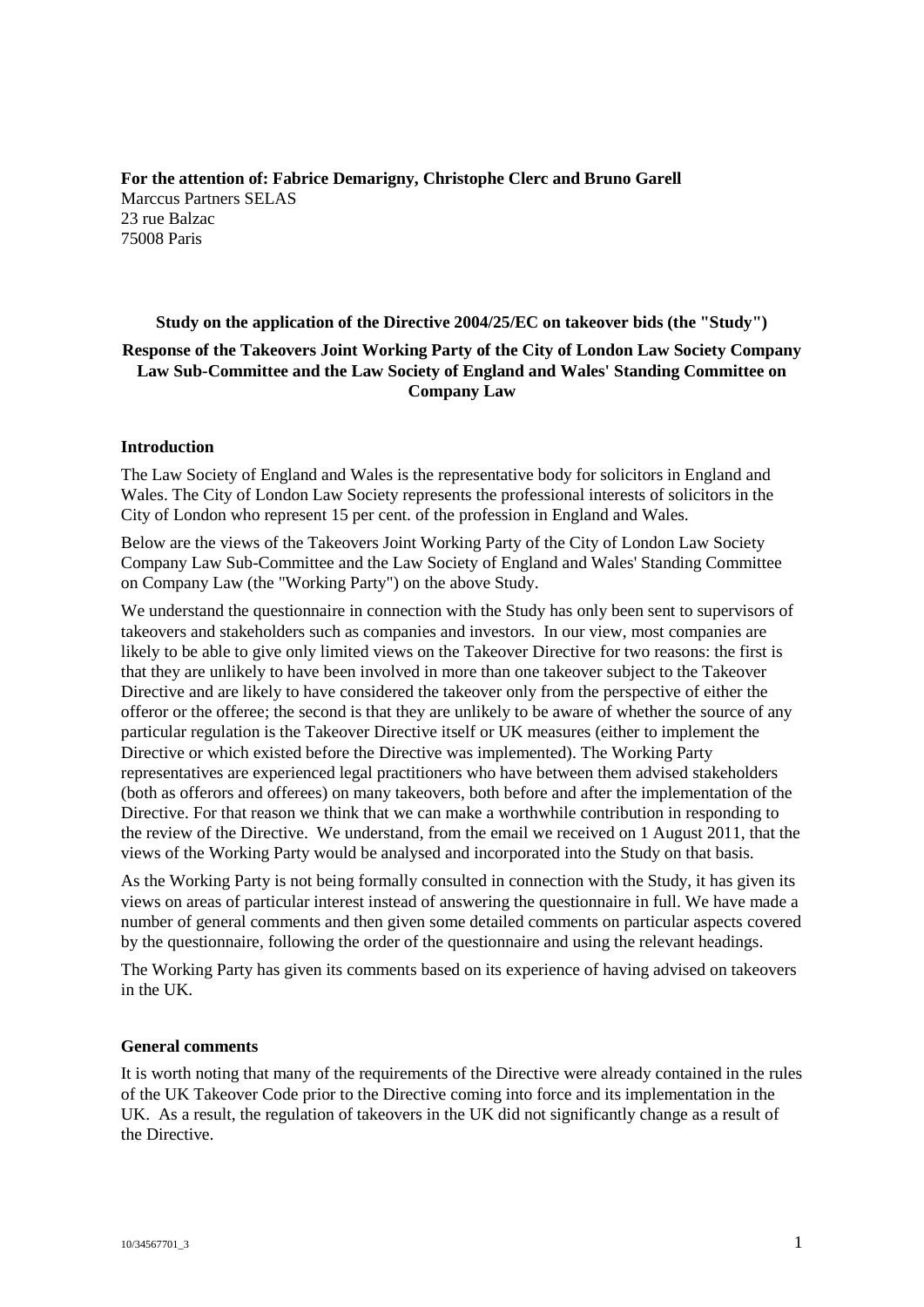The Working Party is not aware that the Directive (and its implementation) has given rise to any significant difficulties in the UK nor is it aware of any parties who argue that they have been significantly prejudiced or disadvantaged by its provisions. This therefore indicates that the regime is working as it is currently drafted. If, following the Study, it is proposed that changes be made to the Directive, those changes may upset the delicate balance that has been achieved between creating a level playing field and allowing Member States and supervisory authorities to regulate takeovers at a national level in line with their company law and with sufficient flexibility to make decisions based on the facts of a particular case. Any changes may therefore result in the Directive being less rather than more effective.

In particular, the Takeover Directive must accommodate, and should not override, each Member State's company law. It is right therefore that it leaves Member States to determine for example which threshold should be reached before an offeror is able to exercise squeeze out rights and the percentage of voting rights that confer control.

It is also important in the view of the Working Party that supervisory authorities have flexibility to make decisions based on the facts in any particular situation. For example, whether or not parties are acting in concert must be decided on the facts in the particular situation and supervisory authorities therefore need to be able to make a decision based on those facts, rather than having to fit the facts into a prescribed set of rules or prohibited practices contained in a Directive.

We understand that the supervisory authorities meet under the auspices of ESMA and that this forum provides an opportunity for those authorities to discuss practices and any problems that may arise. We support this approach.

### **Part I – Overview of the Takeover Bids Directive**

### **1.1 Objectives of the Directive**

### **Protection of the interests of stakeholders**

The questionnaire seeks views on the protection of the interests of stakeholders other than shareholders, including employees. However, the recitals of the Directive do not provide for the protection of these stakeholders: Recitals (2) and (9) provide for the protection of the interests of the holders of securities of companies when they are the subject of takeover bids. Recital (23) provides that the provision of information to and consultation of representatives of the employees of the offeror and offeree should be governed by national law and that employees should be given the opportunity to state their views. In our view, this is the correct approach. It is not possible for the Directive to protect both the holders of securities in the offeree company (for whom the price to be paid by the offeror is most likely to be the determining factor in deciding whether to accept a takeover offer) and other stakeholders such as employees for whom price will not be relevant (except to the extent they also hold securities in the offeree). The Directive should not therefore be amended to provide further protection for other stakeholders as this would result in the Directive having conflicting functions. Each Member State balances the interests of different stakeholders in different ways in its company law and other legislation and in our view it is correct that the Directive does not interfere with those Member State arrangements.

## **Part II – Understanding of the Takeover Bids Directive**

# **2.1.1 Legal certainty and unpredictability**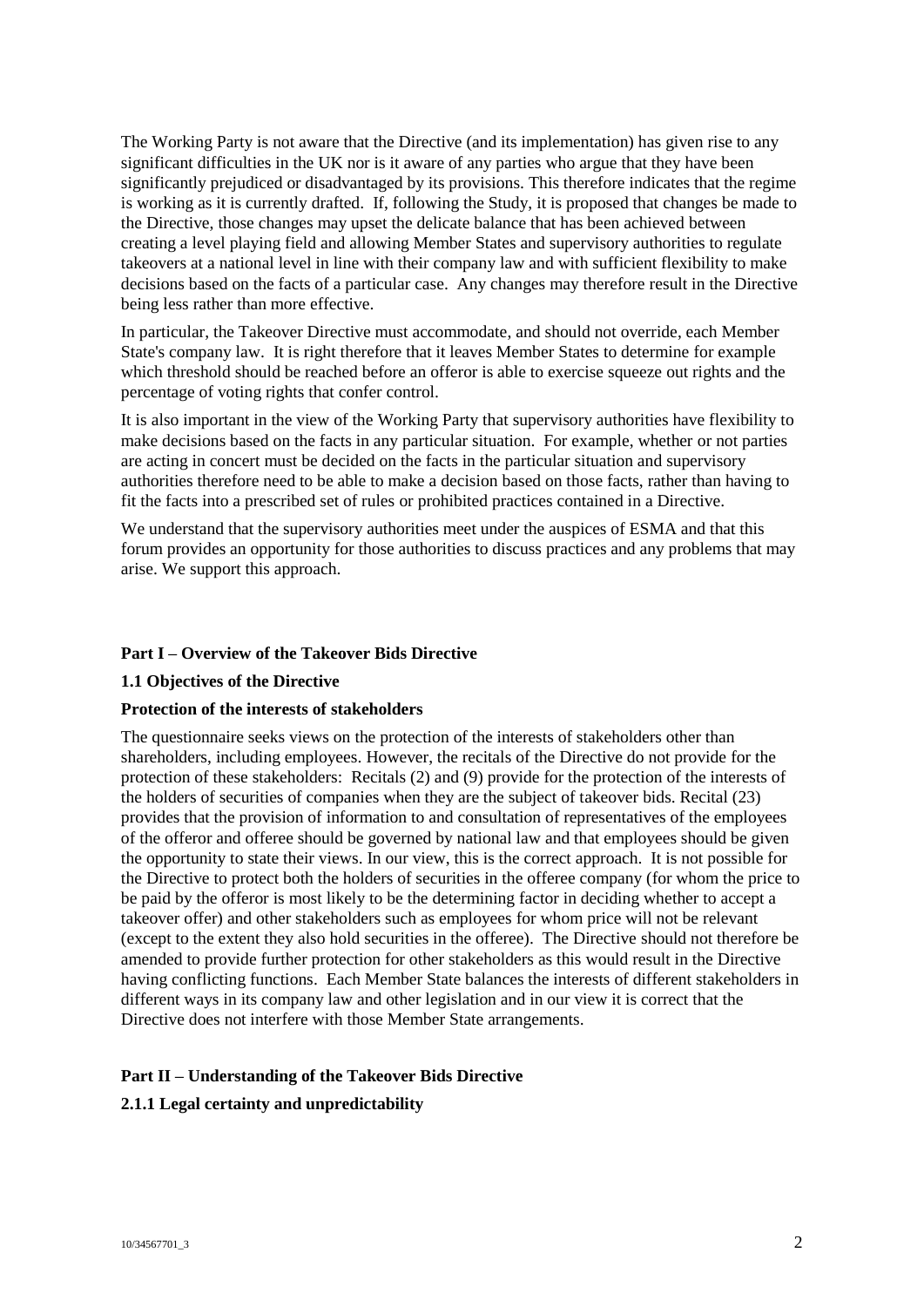We believe the Directive provides enough certainty and predictability and do not think there needs to be further guidance. The UK Takeover Panel already provides some guidance on the way in which it interprets the UK Takeover Code.

## **2.2 Acting in concert**

As discussed in the General Comments section above, in the view of the Working Party, it is important for supervisory authorities to retain flexibility to decide whether parties are acting in concert on the facts. This may be influenced by the normal shareholder profile in a particular Member State and the relevant company law.

On the specific issue of whether the different definitions of acting in concert contained in the various Directives create problems in practice, it is the view of the Working Party that where problems have arisen it is as a result of Member States trying to create a single definition to cover all of the Directives. The issues therefore stem from bad implementation at a Member State level rather than as a result of different Directives having different definitions.

# **Part III – Supervisory authority and exemptions**

# **3.1 Supervisors (Article 4 of the Directive)**

In the view of the Working Party the drafting of the Directive could be clearer as regards the split of responsibility between supervisory authorities on a takeover offer which is subject to the jurisdiction of two authorities. However, we believe in practice that, where an offer has been subject to shared jurisdiction, the relevant supervisory authorities have worked successfully together to agree a framework that meets the requirements of both Member States and it is important that the supervisory authorities retain the flexibility to agree such a framework on a case by case basis.

In the UK, Article 9 is not optional. As far as we are aware, no UK companies have opted in to Article 11.

## **3.2 Exemptions to the Directive**

We do not believe the UK Takeover Panel's ability to prescribe exemptions from the Directive has led to a significant weakening of the Directive.

## **Part IV – Mandatory bid rule**

We are not aware of any issues with the operation of the mandatory bid rule and believe it works well in practice to protect minority shareholders appropriately. The rule has not had a significant effect in the UK as the rules existed before the Directive was implemented.

## **Part V – Disclosure and takeover bid procedure**

We are not aware of any issues with the disclosure obligations and takeover bid procedures in the Directive. On the question as to whether the disclosure requirements protect stakeholders sufficiently, we believe the disclosures are sufficient to protect shareholders and we are not aware of any pressure from shareholders calling for more disclosure. We do not think their purpose is to protect other stakeholders, although the information provided may be of interest.

We do not think it will always be necessary to disclose information about an offeror's intentions as regards the main local business partners and sub-contractors of the offeree company. These may be significant in the context of the offeree but will not always be so. They are also unlikely to be significant for the offeror and in our experience are usually worked out at a later stage.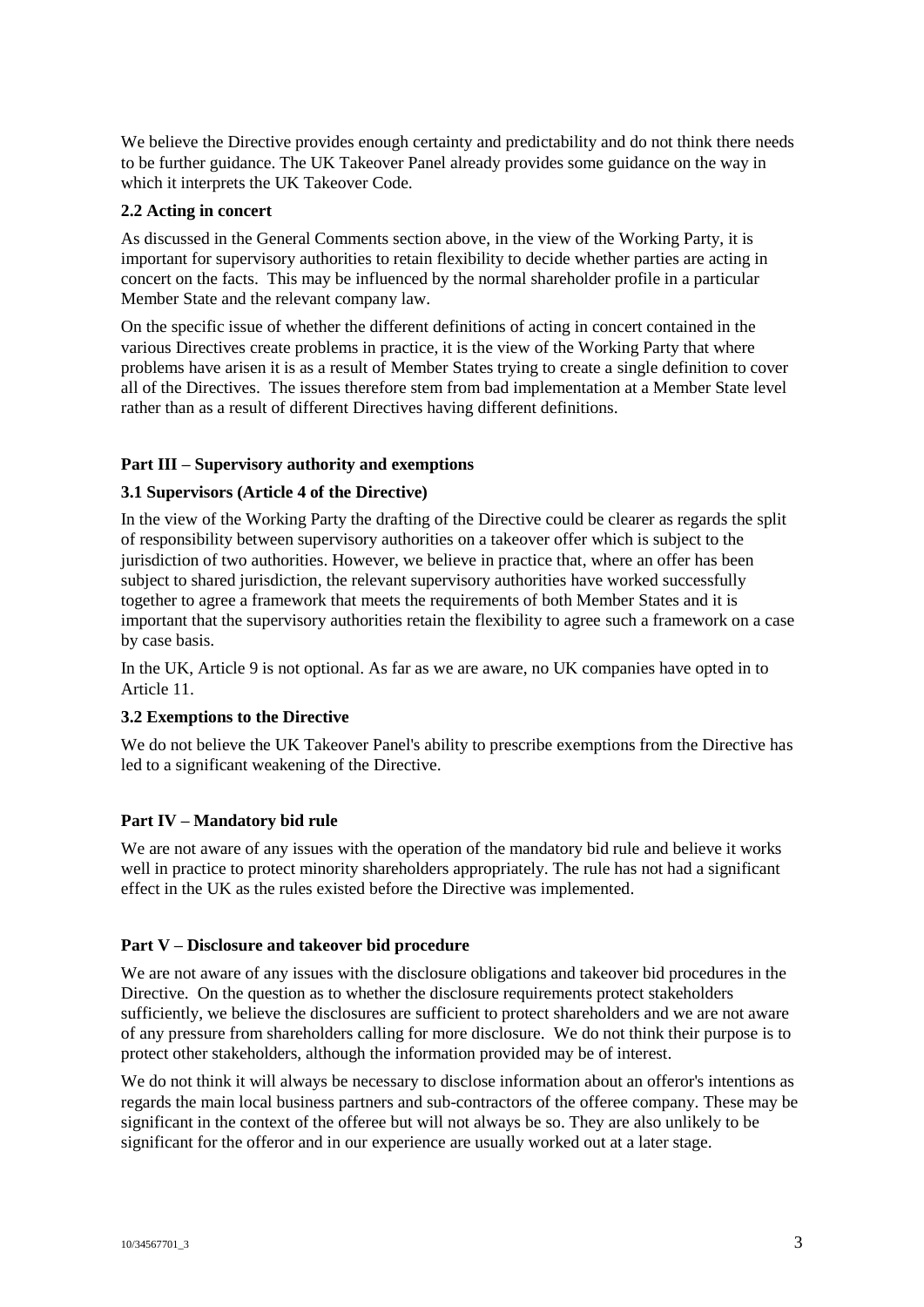We think there is reasonable clarity regarding takeover bid procedure.

## **Part VI – Takeover defences**

The Working Party wishes to emphasise that, whilst certain Member States appear not to have implemented the provisions of the Directive relating to takeover defences, it is important to look at the reasons why. For example, the UK did not implement Article 11 on break-through; the reason for this is because there are few companies in the UK whose constitutions contain provisions which would mean that an offeror could only successfully implement a takeover offer by using breakthrough provisions. It is also unusual in the UK for companies to adopt defensive measures (although companies do use preference shares as a way of raising finance rather as a defensive measure). Likewise we understand that Germany did not implement Articles 9 and 11 because they already had similar provisions contained in their company law. We believe the Takeover Directive needs to take account of the differing approaches of company law and the differing shareholder profiles in Member States. In practice the use of defensive measures in the UK has not changed significantly since the implementation of the Directive.

It does seem likely that the Directive should have contributed to more openness of the EU market for corporate control.

As explained above, we think the purpose of the Directive is to protect the interest of offeree company shareholders, rather than to protect the interests of offeree companies, employees and other stakeholders.

In the UK we think the rules on defensive measures work well in practice.

### **Part VII – Squeeze out rule (Article 15) and sell out rule (Article 16)**

As discussed in the General Comments section above, in our view it is right that Member States determine which threshold should apply in order for an offeror to be able to exercise squeeze out rights. We do not therefore believe that the existence of different thresholds within the EU causes problems. The UK had squeeze out and sell out measures in place before the implementation of the Directive and these did not change significantly as a result of the introduction of the Directive. Squeeze out procedures are almost invariably used if the relevant conditions are met and so it is not normally necessary for sell out rights to be used. It is almost always important for an offeror to be sure that it can squeeze out minorities if the relevant threshold is met.

### **Part VIII – Impact of the Takeover Bids Directive on employees and the labor market**

As discussed in Part I above, we believe that it is appropriate for employees to be protected in accordance with the relevant Member State's legislation through being given information about a takeover offer and having the right to make their views known. It would not be appropriate for them to be given protection beyond that under the Directive. If they were to be given further protection, it would be likely to be to the detriment of holders of securities and, as the recitals make clear, one of the Directive's primary functions is to protect security holders, not wider stakeholders.

### **Part IX – Impact of the Takeover Bids Directive on the EU economy**

Whether environmental concerns and local communities are taken into account in the conduct of takeover bids depends on whether these issues are raised by the offeror, the offeree or other interested parties and their significance in the context of the proposed offer.